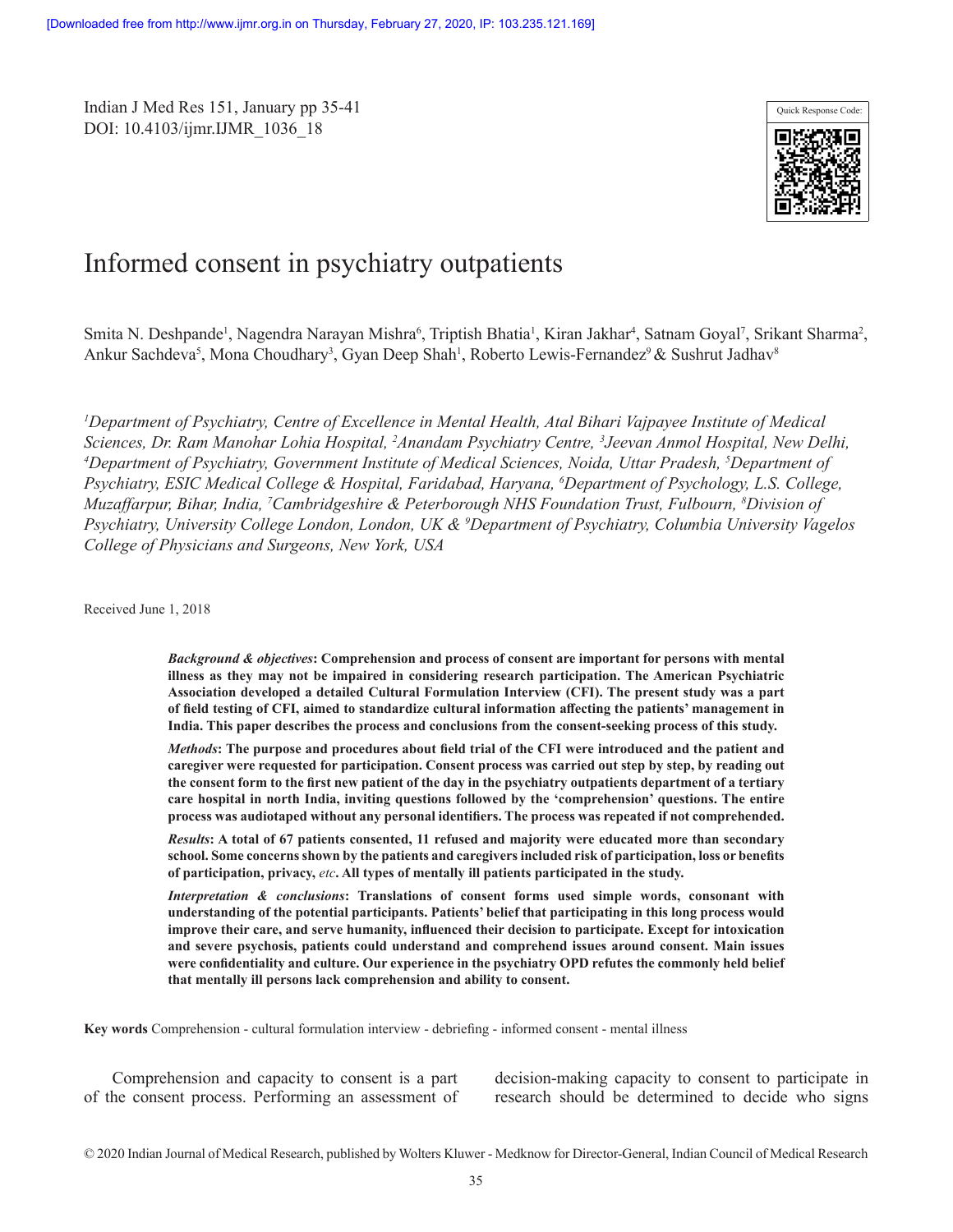the consent<sup>1</sup>. Others advocate the use of feedback procedures<sup>2</sup>. Assessment of a patient's competence remains an essential part of the consent process<sup>3</sup>. While the primary responsibility of ensuring that the individual has really understood what his/her responsibilities as a research subject will be, is that of the investigator, in India, the law permits the caregiver of a patient who is unable to provide consent, to consent on his/her behalf1 . Comprehension of duties as a research subject is as important as consenting especially for persons whose decisional capacity is impaired due to mental illness.

All mentally ill people may not be impaired in considering research participation and determining whether to participate or not. Mentally ill individuals suffer from a spectrum of disorders with varying degrees of disability of understanding and cognition. Several different factors, including illness variables, cognitive capacity and education, may affect comprehension<sup>4</sup>. Capacity and comprehension may change among patients with serious mental illnesses such as schizophrenia, over time, generally related to better neuropsychological test performance5 . In a study conducted in China, patients with schizophrenia, after one week of training, showed enhanced competence for consent and scored higher than controls on the Understanding and Appreciation subscales of Chinese Mandarin MacArthur Competence Assessment Tool-Clinical Research<sup>6</sup>. Cultural issues and beliefs also play a major role in clinical expression, help-seeking, treatment adherence and outcome. However, the role of cultural factors in severe mental illnesses has not received appropriate attention from mental health professionals<sup>7</sup>.

In the Diagnostic and Statistical Manual of Mental Disorders (DSM IV)<sup>8</sup>, cultural factors affecting helpseeking were described in narrative form. For the DSM 5<sup>th</sup> edition, the American Psychiatric Association (APA)8 developed a detailed Cultural Formulation Interview (CFI). Consisting of 13 main questions, some with subsections, the CFI aims to standardize information about cultural factors which may affect the patients' management. The CFI has been field tested in different parts of the world<sup>9</sup>. This study was conducted with an aim to field test CFI in India. This paper describes the process and conclusions from the consent-seeking process in a psychiatry outpatients department (OPD) in north India.

## **Material & Methods**

The study was conducted in the outpatient section of the department of Psychiatry at the Atal Bihari Vajpayee Institute of Medical Sciences (ABVIMS), Dr. Ram Manohar Lohia Hospital (RMLH), a tertiary care postgraduate teaching hospital in New Delhi, India, with a patient catchment area from all over the country, in particular the neighbouring north Indian States of Rajasthan, Haryana, Himachal Pradesh, Uttarakhand and Bihar. The consent form, in association with all participating centres of the study, was drafted at the New York State Psychiatric Institute and translated at RMLH into Hindi<sup>9</sup>. The consent form was followed by a series of questions designed to test comprehension of research process. For uniformity, all consent forms were read, explained and comprehension tested at the end in the outpatient's department. The consent process, CFI interview itself, psychiatric interview thereafter and subsequent debriefing interviews were all audiotaped after due informed consent, without any personal identifiers. The tapes, with no names or personal identifiers, were stored and analysed for results (Figure). Newly registered patients at the Psychiatry Outpatient Department were included in this study. There were no exclusion criteria except patient's refusal to participate.

To increase variability and encompass wider viewpoints, all mental health professionals of the department, psychiatrists, clinical psychologists and psychiatric social workers, conducted the CFI interview subsequent to consent after rigorous training sessions. All CFI interviewers were assigned five patients each, while there was no restriction on the number of consent interviews per interviewer.



**Figure.** Flowchart of Cultural Formulation Interview (CFI) field study procedures. OPD, outpatient department; DSM 5, Diagnostic and Statistical Manual of Mental Disorders, 5<sup>th</sup> edition.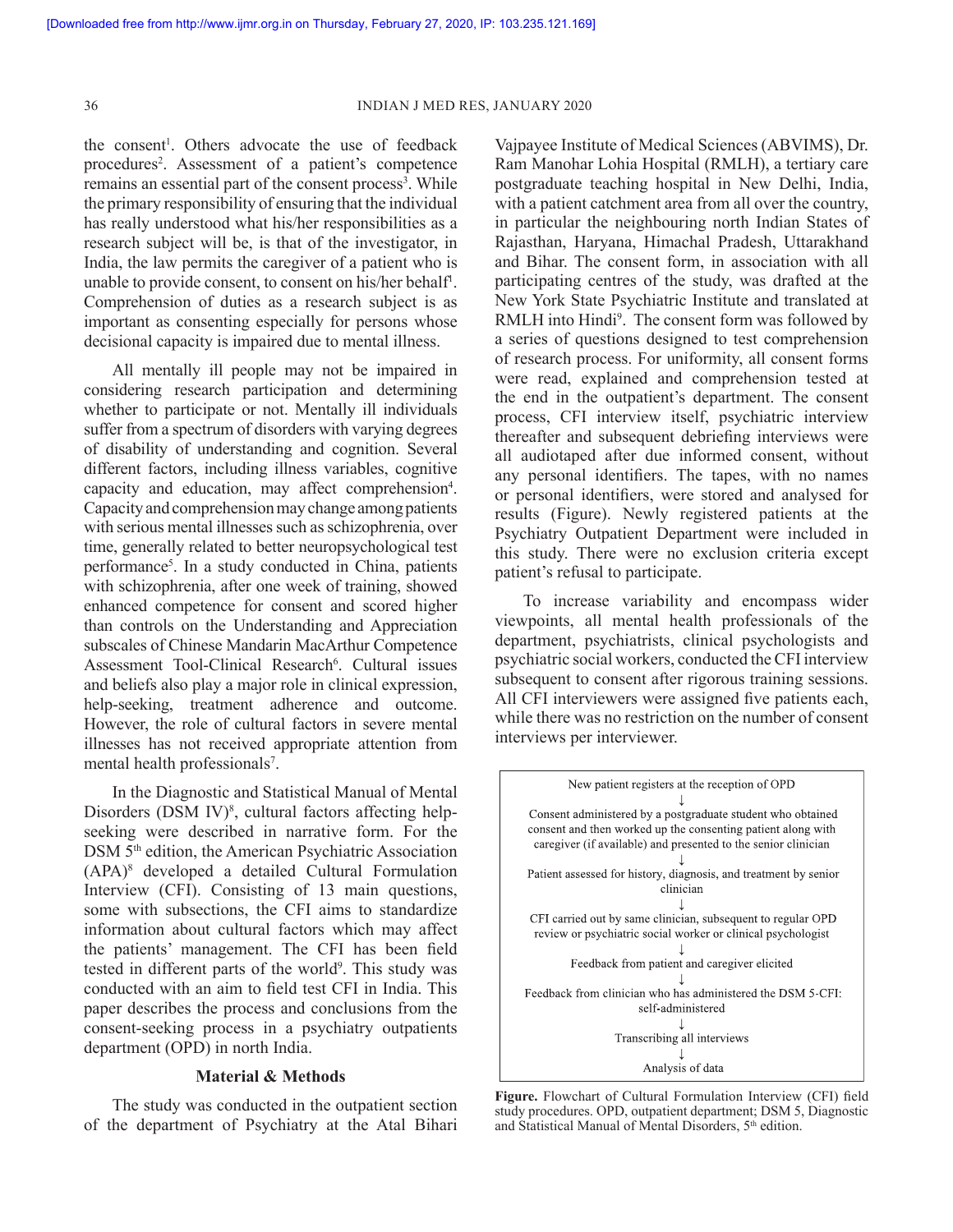The participants were not paid, and the study procedures took extra time (almost 4 h in all), consisting of audiotaped consent, comprehension, psychiatric interview, CFI interview and debriefing of patient and caregiver. Only one patient was recruited per day by one interviewer. Before the study began, members of the department of Psychiatry were sensitized to the role of cultural factors in psychiatry through a series of lectures. Two workshops of 2 h duration, including a specially prepared video for the CFI, were conducted.

On the assigned day of field testing, a postgraduate student informed the first new patient about the study. He/she introduced the DSM 5-CFI through a brief standard introduction and requested consent for CFI participation<sup>8</sup>. In case the patient refused, the next new patient was asked. If the patient (usually accompanied by a family member) had agreed to participate, detailed consent process was started step by step. The consent was audiotaped. The consent form was read paragraph by paragraph, inviting the patient and caregiver if present, to ask questions at each step. The CFI was followed by the 'comprehension' questions. If the participant could not answer these questions the first time, the consent was read out again, and the participant was questioned again. If the patient could not comprehend after three readings, he/she was informed that he/she could not participate in this research. The procedure of the study is illustrated in the Figure. Feedback from clinicians who conducted CFI was taken. The consent audiotapes formed the material for the present study. The study protocol was examined and approved by the Institutional Ethics Committee of ABVIMS, RMLH, New Delhi.

### **Results**

A total of 67 patients (39 male, 28 female) consented for the study and 11 refused. The majority of participants were educated to a higher level than secondary school. Concerns shown by those who refused included potential risks of participation, loss or benefits of participation, issue of privacy, *etc*. Patients diagnosed with diverse psychiatric disorders participated in the study. Final data analysis was conducted on 67 participants of whom seven were subsequently diagnosed with psychosis. This number was too small for separate analysis. A majority of patients (57%, n=38) were accompanied by caregivers who also consented and participated in the procedures. More than half (64%) patients were married, spoke Hindi as a primary language (88%), earned their own

living or lived with parents or spouse and belonged to Delhi (Table I).

Most participants were accompanied by their male/female caregivers during consent process except two female and 10 male participants. Seven relatives actively consented in the consent process, asking questions and receiving answers (Table II). Consent was provided or countersigned by caregiver for one participant suffering from mania and for four suffering from psychosis. One child was accompanied by his parents, where his father provided consent. Three participants required repetition of consent more than once, based on replies of their comprehension test. One male participant asked for a copy of his electronic audio consent, apart from the written consent form which was provided to all and one female participant consulted her husband on phone before consenting. Four potential participants left during or immediately after the consent process, as they were pressed for time. For four other participants, consent was administered in English. Questions and queries raised during the consent process are presented in Table II. From participants' queries (Table II), it was evident that, although the consent form incorporated all study procedures which were repeatedly read out to them with pauses for questions, doubts remained which were clarified. Most queries were about the risk of participation, loss or benefits of participation and procedures of the study recording storing of study data and confidentiality. Only one of the 67 participants, during the last part of the study (debriefing) observed that the consent process was lengthy.

## **Discussion**

In the present study, it was found that a random group of new psychiatry outpatients could comprehend and intelligently participate in a research study to validate an important tool which would eventually benefit all such patients. These patients could understand and question the consent process. Participation in a research process is a matter of choice and not a compulsion and this should be clearly spelt out in the consent form. Capacity to consent implies competence in assessing the choices put forth. However, capacity to consent may vary widely among psychiatry patients, deemed the most seriously ill and compromised $10$ . Specific guidelines for psychiatric patients may fulfil this need<sup>10</sup>. Further, cognitive therapy may improve self-reflectiveness and ability to comprehend implications of treatment<sup>11</sup>. Even seriously ill psychiatric inpatients may be able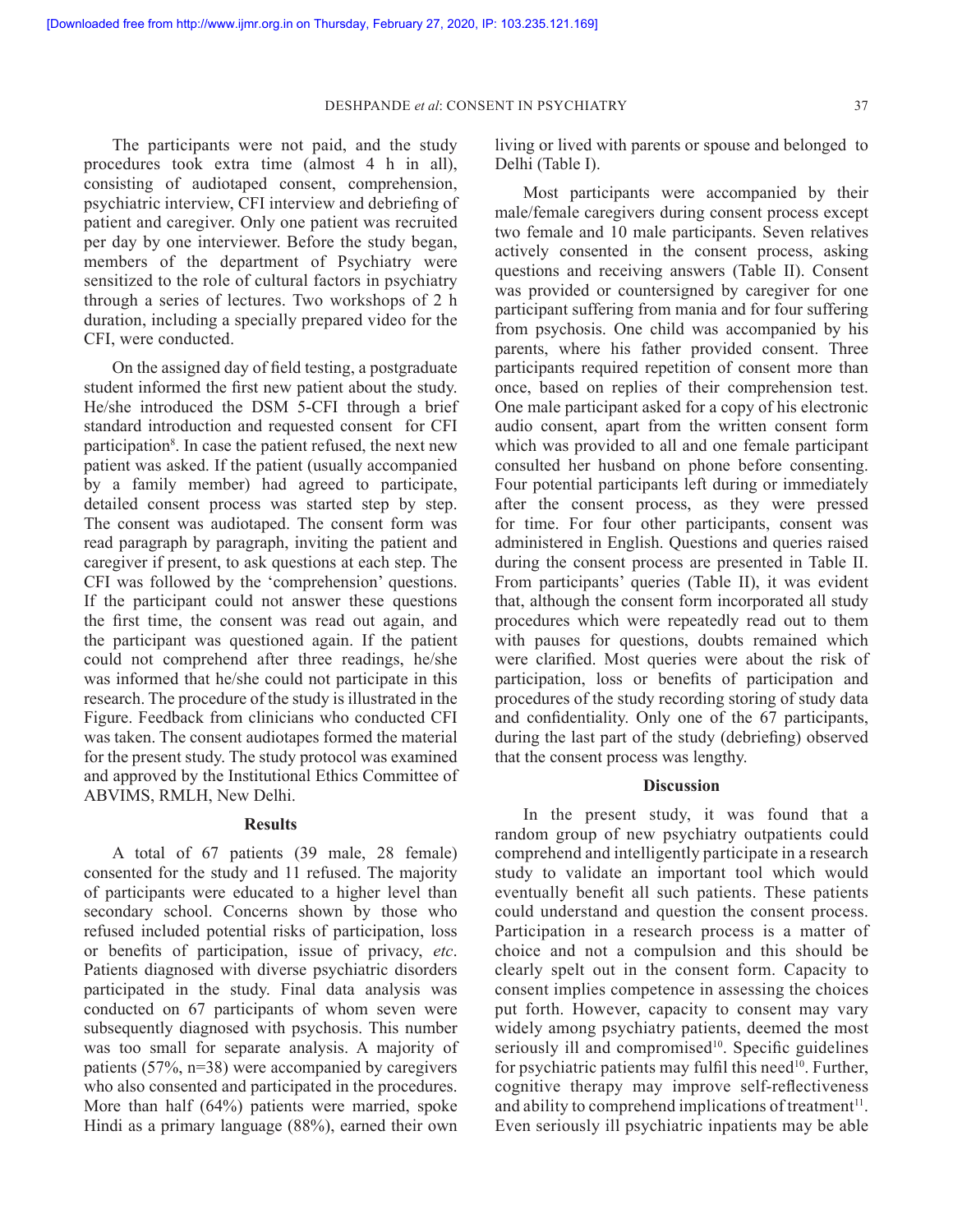#### 38 INDIAN J MED RES, JANUARY 2020

| Table I. Demographic and clinical details of participants<br>$(n=67)$ |               |
|-----------------------------------------------------------------------|---------------|
| Variable                                                              | Frequency (%) |
| Gender                                                                |               |
| Male                                                                  | 39 (58.2)     |
| Female                                                                | 28 (41.8)     |
| Education                                                             |               |
| Illiterate                                                            | 2(3)          |
| Primary                                                               | 10(14.9)      |
| Middle                                                                | 7(10.4)       |
| Secondary                                                             | 15(22.4)      |
| Senior secondary                                                      | 18 (26.9)     |
| College                                                               | 15(22.4)      |
| Marital status                                                        |               |
| Ever married*                                                         | 43 (64.2)     |
| Never married                                                         | 24 (35.8)     |
| Primary language**                                                    |               |
| $\mathbf{1}$                                                          | 54 (80.6)     |
| $\overline{c}$                                                        | 3(4.5)        |
| 3                                                                     | 5(7.5)        |
| $\overline{4}$                                                        | 5(7.5)        |
| Income source***                                                      |               |
| 1                                                                     | 25(37.3)      |
| $\overline{2}$                                                        | 16(23.9)      |
| 3                                                                     | 23 (34.3)     |
| $\overline{4}$                                                        | 3(4.5)        |
| Income <sup>#</sup>                                                   |               |
| $\boldsymbol{0}$                                                      | 5(7.5)        |
| 1                                                                     | 10(14.9)      |
| $\overline{2}$                                                        | 14 (20.9)     |
| 3                                                                     | 13 (19.4)     |
| $\overline{4}$                                                        | 8(11.9)       |
| 5                                                                     | 4(6)          |
| 6                                                                     | 3(4.5)        |
| 7                                                                     | 10(14.9)      |
| State of birth                                                        |               |
| <b>NCR</b>                                                            | 27(40.3)      |
| <b>Bihar</b>                                                          | 13 (19.4)     |
| UP                                                                    | 8(6)          |
| Others                                                                | 19 (34.3)     |
| Diagnosis                                                             |               |
| Adjustment disorder                                                   | 4             |
| Anxiety                                                               | 8             |
| Substance dependence                                                  | 8             |
|                                                                       | Contd         |

| Variable                                                                                                                                                                                                                                                                                            | Frequency $(\% )$ |
|-----------------------------------------------------------------------------------------------------------------------------------------------------------------------------------------------------------------------------------------------------------------------------------------------------|-------------------|
| Depression                                                                                                                                                                                                                                                                                          | 2.1               |
| Bipolar disorder                                                                                                                                                                                                                                                                                    | 7                 |
| Conversion-dissociation                                                                                                                                                                                                                                                                             | 4                 |
| Rule out neurological disorder                                                                                                                                                                                                                                                                      | $\mathfrak{D}$    |
| Mental retardation                                                                                                                                                                                                                                                                                  |                   |
| Obsessive-compulsive disorder                                                                                                                                                                                                                                                                       | 8                 |
| Psychosis or schizophrenia                                                                                                                                                                                                                                                                          |                   |
| *Includes two divorced and one widowed; **Hindi/Hindi<br>and English/Hindi and regional language/regional language;<br>***Self/spouse/parents/I choose not to answer; *Nil/up to<br>50,000/50,001-100,000/100,001-150,000/150,001-200,000/<br>20,001-250,000/250,001-300,000/above 300,001 per year |                   |

to understand and reason about the choices presented to them5 . Patients with schizophrenia may also be deemed competent unless a clinical evaluation opines them clearly unfit for consent<sup>12</sup>. Capacity to consent may also change over time, which may be associated with better performance on neuropsychological tests<sup>5</sup>.

Consent forms are usually lengthy, dense documents incorporating several headings, subheadings, procedures and finally the signature<sup>13,14</sup>. The procedure becomes more difficult when translation needs to be done. Efforts were made to use simple Hindi words in translation. However, it was tried to keep difficult words to a minimum but some were unavoidable. This was in accordance with consent form guidelines that Informed Consent Form translations must be performed to a patient's level of understanding<sup>15,16</sup>.

Consent is a relatively novel concept for the majority of Indian patients, many of whom travel long distances for psychiatric consultation at a tertiary care centre due to paucity of mental health services<sup>17</sup>. This study did not provide any monetary compensation to participants, but their belief that participating in this long process would improve their care formed the basis of their decision to participate. Patients perceive consent form differently and there is discrepancy in consent procedures in different centres<sup>18</sup>. The right to refuse to participate in research is an inalienable right of the participant. Most refusals occurred before the consent was administered, mainly because patients did not have time. Their refusal was respected. The (informed consent) process must also allow the respondent to decline participation without being subject to intimidation, coercion, or being unduly influenced by incentives that could be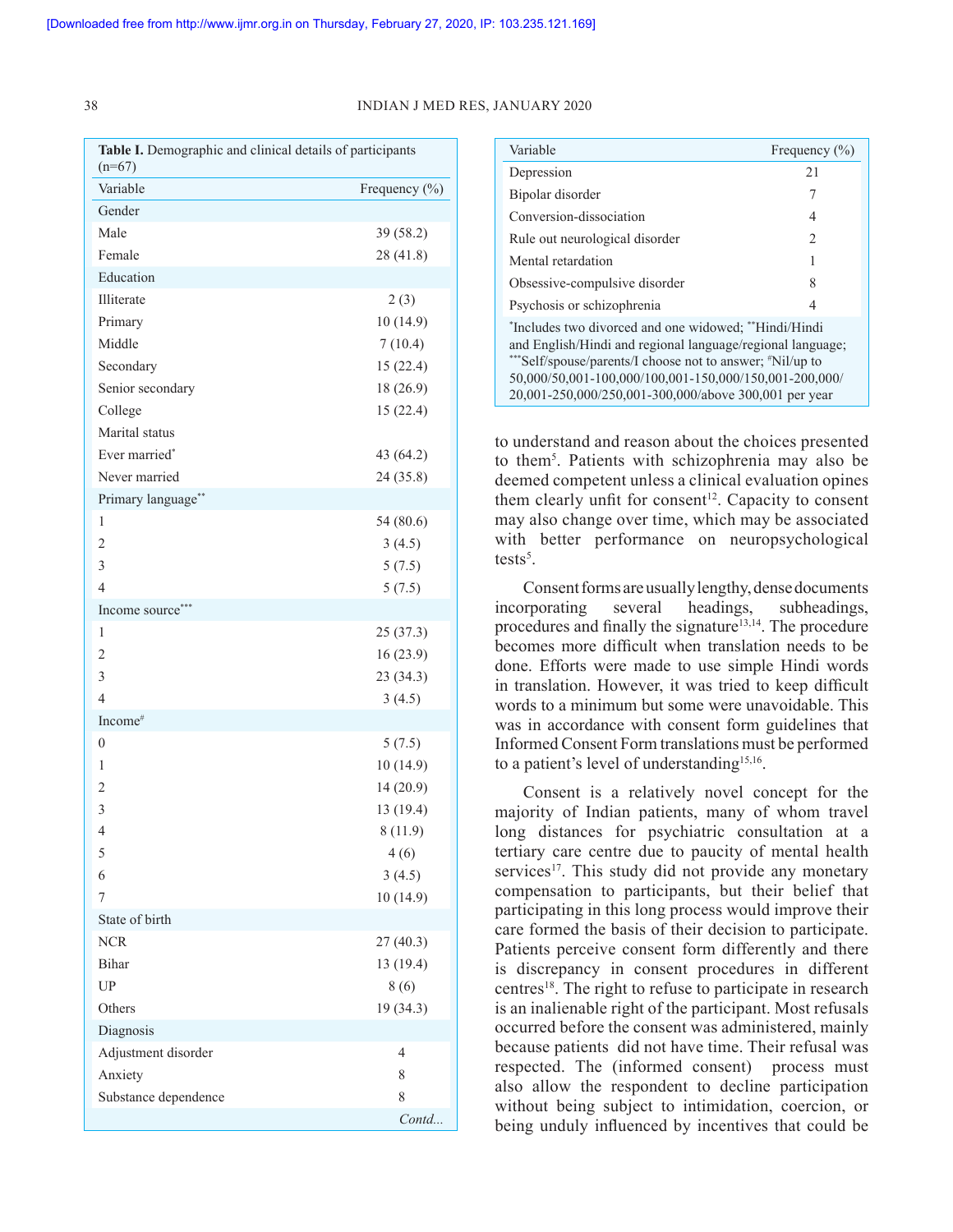DESHPANDE *et al*: CONSENT IN PSYCHIATRY 39

**Table II.** Questions raised by the participants and caregivers during their consent process

1. Why are you audio taping my interview?

2. How will you keep my audio tape privately?

3. What is the meaning of diagnostic ('*naidanik*' in Hindi)?

4. I could not understand 'pure Hindi', when you read consent form.

5. What kind of harm has generally occurred during this kind of participation?

6. For treatment, do we need to participate in this process?

7. What kind of risk will be there for me if I participate or not?

8. Why will you destroy my audiotapes after 15 years?

9. What is the meaning of *'Bhagidari'* (Participation) over here?

10. Is signature important on consent form?

11. Is blood test must for this participation?

12. One caregiver asked about research and record keeping of participants? Who and How?

13. Do I need to come again and again for this?

14. Caregiver: Is there any harm in participation?

15. 'If privacy is breached, I could be spotted'.

16. Could I continue my duty while taking medication?

17. What is 'clinical evaluation'? Why were 10 questions asked to me? Do I need to reply, in what way and to whom?

18. What is the purpose of audio tape?

19. Privacy of participations, how will it be ensured?

20. What is 'Emotional Injury'?

21. Clear my confusion about difference between research and treatment.

22. What is the meaning of background ('*prushtabhoomi*' in Hindi) and culture?

viewed as coercive19. According to Mfutso-Bengo *et*   $a<sup>20</sup>$ , the reasons for refusing consent include "failure" to follow traditional customs, lack of study benefits, superstition, poor informed consent procedures, ignorance of health research, fear of strangers, lack of cultural sensitivity, poor timing, and previous bad research experience". Our informed consent procedures were as open and non-coercive as possible, even for this no-risk study.

Patients from urban areas and of comparatively higher socio-economic status were more concerned with treatment and not willing to prolong consultation through participation. This appeared to be an individual opinion as a wide variety of patients from different

backgrounds were enrolled in the study. Refusal to participate in schizophrenia patients was determined by age and level of education in a study by Kim *et al*<sup>21</sup> as younger and better-educated patients tended to decline participation in a risky study. Confidentiality of information is a major issue in obtaining consent for participation in research and this has been extensively studied in psychiatry patients $22,23$ .

Participants found the audiotape a curious part of the research and almost all remarked on it. Some were worried about the audiotaping and wanted information on exactly who would be able to access their tapes. Some refusals were due to audiotaping of the entire consent-taking procedure, because people were reluctant to have their voice audiotaped. In clinical trials in India, the Central Drugs Standard Control Organization (CDSCO) under the Ministry of Health and Family Welfare, Government of India, has made audiotaping of consent compulsory $24$ . It was reassuring to note that audiotaping did not interfere materially with the consent process.

During debriefing at the end, all participants were satisfied with CFI procedures and happy with the time given to them. None complained about being interviewed again and again. Some caregivers held strong beliefs about religious leaders and quickly consented on hearing the word '*sanskriti*' (culture). They seemed more interested when told about the cultural aspect of the study and its relation to mental illness.

In conclusion, our study showed that it was possible to obtain proper consent, even in a busy psychiatry OPD and make the patients understand the procedures of the study. Altruism was a major, but not the only, factor in their consenting to the prolonged procedure. Participants, at some level, also expected extra attention to their symptoms and for the doctor to provide more personalized treatment, due to the detailed discussion of their condition that the CFI protocol required. Patients with major mental illnesses such as bipolar disorder, schizophrenia and depression were enrolled. It was found that except for intoxication and gross excitement due to psychosis, patients could understand and comprehend issues around consent. Even in psychosis, there is a wide variety of cognitive ability that at least for some issues, patients can take their own decisions<sup>25,26</sup>. An unanticipated benefit of this study was the extra training that participating residents received consent taking.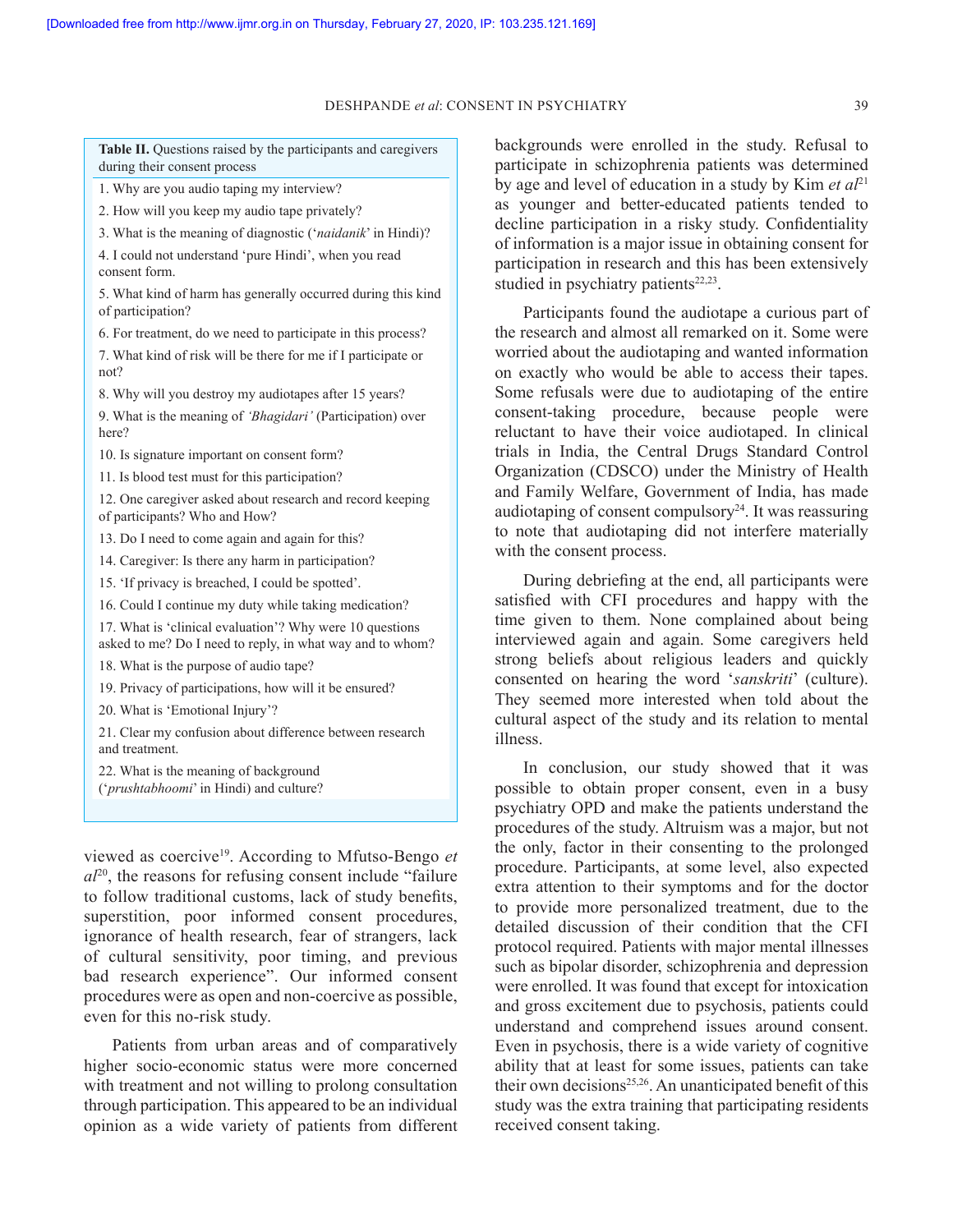*Acknowledgment***:** Authors acknowledge the members of the dedicated Cultural Formulation Interview (CFI) team (Drs Mahima Malhotra, Rahul Saha, Rohit Verma, Ashutosh Gupta, Satabdi Chakraborty, R.P. Beniwal, Mina Chandra, Shekhar Yadav, Satyam, Sreeja, Sapna, Sunita, Kapila Garg, Atul Rai) for their efforts in conducting CFI. Authors also thank all patients and their families for sincere participation.

*Financial support & sponsorship***:** The first author (SND) acknowledges the American Psychiatric Association, USA, for funding. The second and third authors (NNM & TB) thank the Fogarty International Center, the NIH Office of the Director Office of Behavioral and Social Science Research and the National Center for Chinese and Alternative Medicine, of NIH (R01TW008289) and Training Grant for Psychiatric Genetics in India (Grant #5D43 TW006167), for financial support. Funding agencies had no role in the design and conduct of the study.

## *Conflicts of Interest***:** None.

#### **References**

- 1. Simpson C. Decision-making capacity and informed consent to participate in research by cognitively impaired individuals. *Appl Nurs Res* 2010; *23* : 221-6.
- 2. Stiles PG, Poythress NG, Hall A, Falkenbach D, Williams R. Improving understanding of research consent disclosures among persons with mental illness. *Psychiatr Serv* 2001; *52* :780-5.
- 3. Henwood S, Wilson MA, Edwards I. The role of competence and capacity in relation to consent for treatment in adult patients. *Br Dent J* 2006; *200* : 18-21.
- 4. Candilis PJ, Fletcher KE, Geppert CM, Lidz CW, Appelbaum PS. A direct comparison of research decision-making capacity: Schizophrenia/schizoaffective, medically ill, and non-ill subjects. *Schizophr Res* 2008; *99* : 350-8.
- 5. Aydin Er R, Sehiralti M. Comparing assessments of the decision-making competencies of psychiatric inpatients as provided by physicians, nurses, relatives and an assessment tool. *J Med Ethics* 2014; *40* : 453-7.
- 6. Wang X, Yu X, Appelbaum PS, Tang H, Yao G, Si T, *et al*. Longitudinal informed consent competency in stable community patients with schizophrenia: A one-week training and one-year follow-up study. *Schizophr Res* 2016; *170* : 162-7.
- 7. Viswanath B, Chaturvedi SK. Cultural aspects of major mental disorders: A critical review from an Indian perspective. *Indian J Psychol Med* 2012; *34* : 306-12.
- 8. American Psychiatric Association. *Diagnostic and statistical manual of mental disorders*, 5<sup>th</sup> ed. Washington DC: American Psychiatric Association; 2013.
- 9. Lewis-Fernández R, Aggarwal NK, Lam PC, Galfalvy H, Weiss MG, Kirmayer LJ, *et al*. Feasibility, acceptability and clinical utility of the cultural formulation interview: Mixed-methods results from the DSM-5 international field trial. *Br J Psychiatry* 2017; *210* : 290-7.
- 10. Jain S, Kuppili PP, Pattanayak RD, Sagar R. Ethics in psychiatric research: Issues and recommendations. *Indian J Psychol Med* 2017; *39* : 558-65.
- 11. Raffard S, Fond G, Brittner M, Bortolon C, Macgregor A, Boulenger JP, *et al*. Cognitive insight as an indicator of competence to consent to treatment in schizophrenia. *Schizophr Res* 2013; *144* : 118-21.
- 12. Hostiuc S, Rusu MC, Negoi I, Drima E. Testing decision-making competency of schizophrenia participants in clinical trials. A meta-analysis and meta-regression. *BMC Psychiatry* 2018; *18* : 2.
- 13. Jhanwar VG, Bishnoi RJ. Comprehensibility of translated informed consent documents used in clinical research in psychiatry. *Indian J Psychol Med* 2010; *32* : 7-12.
- 14. Christopher PP, Foti ME, Roy-Bujnowski K, Appelbaum PS. Consent form readability and educational levels of potential participants in mental health research. *Psychiatr Serv* 2007; *58* : 227-32.
- 15. Indian Council of Medical Research. *Ethical Guidelines for Biomedical Research on Human Participants*: Indian Council of Medical Research; 2006.
- 16. Mathur R, editor. *National Ethical Guidelines for Biomedical and Health Research Involving Human Participants*. New Delhi: Director-General Indian Council of Medical Research; 2017.
- 17. GBD 2015. Disease and Injury Incidence and Prevalence Collaborators. Global, regional, and national incidence, prevalence, and years lived with disability for 310 diseases and injuries, 1990-2015: a systematic analysis for the Global Burden of Disease Study 2015. *Lancet* 2016; *388* : 1545-602.
- 18. Rajesh DR, Singh A, Chopra M, Dingh GP, Venkteshan M, Bhardwaj A. Patient's awareness, attitude, understanding and perceptions towards legal nature of informed consent. *J Indian Acad Forensic Med* 2013; *35* : 40-3.
- 19. Aguilera-Guzmán RM, Mondragón BL, Icaza MM, Elena M. Ethical considerations in community interventions: The pertinence of informed consent. *Salud Ment* 2008; *31* : 129-38.
- 20. Mfutso-Bengo J, Masiye F, Molyneux M, Ndebele P, Chilungo A. Why do people refuse to take part in biomedical research studies? Evidence from a resource-poor area. *Malawi Med J* 2008; *20* : 57-63.
- 21. Kim JH, Kim D, Park SH, Nam J. Accept or refuse? A pilot study of patients' perspective on participating as imaginary research subjects in schizophrenia. *Psychiatry Investig* 2009; *6* : 66-71.
- 22. Al Alawi M, Al Sinawi H, Al Maqbali M, Al Hatmi H. Perception of stigma among attendees of tertiary care psychiatric clinic in Oman. *Int J Pub Health Safe* 2016; *1* :108.
- 23. Kumari S, Banerjee I, Majhi G, Chaudhury S, Singh AR, Verma AN. Felt stigma and self-esteem among psychiatric hospital outdoor and community camp attending patients. *Med J DY Patil Univ* 2014; *7* : 550-7.
- 24. Central Drugs Standard Control Organization. Draft guidelines on audio-visual recording of informed consent process in clinical trial. New Delhi: Ministry of Health & Family Welfare, Government of India; 2014.